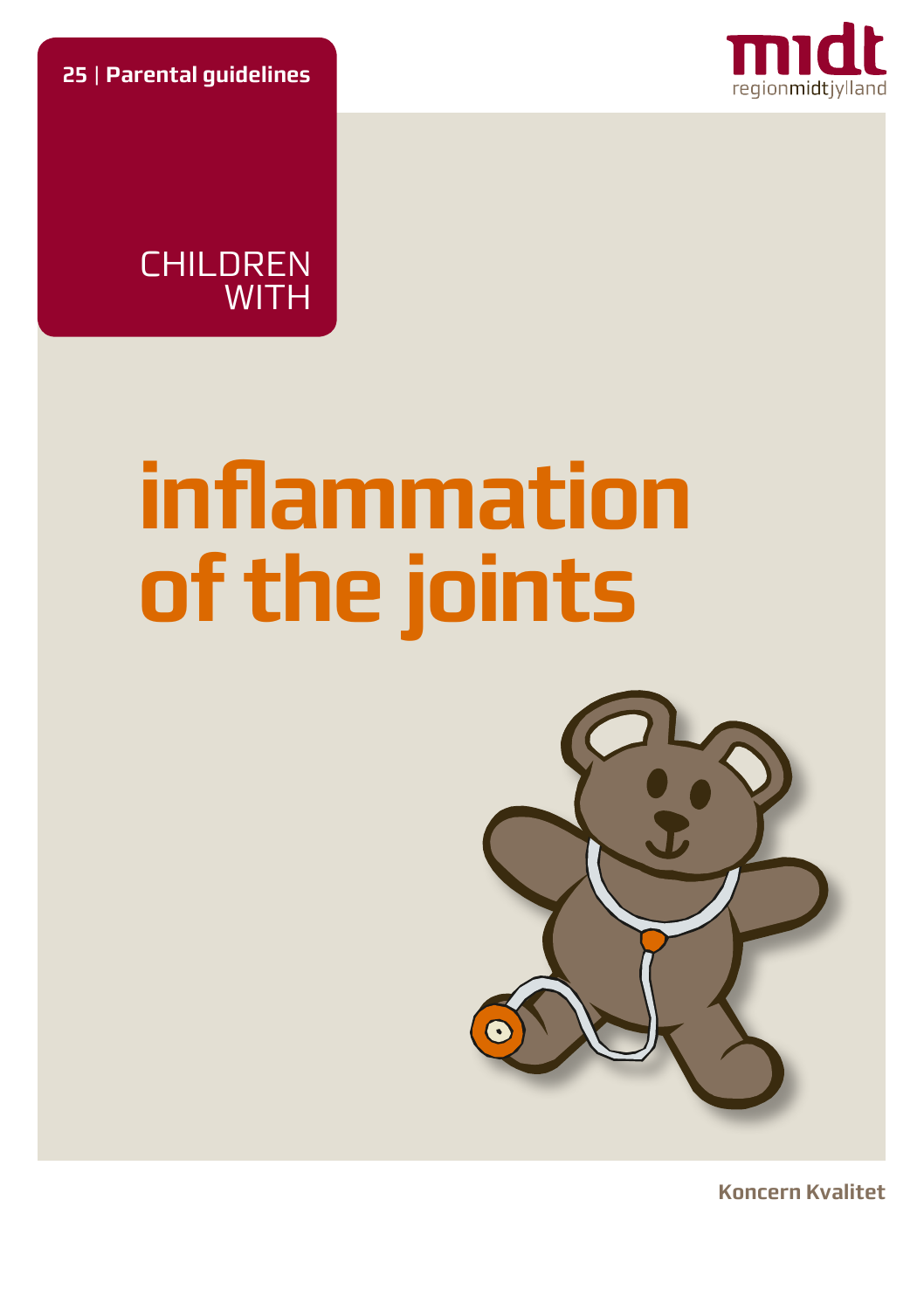# Children with **inflammation of the joints**

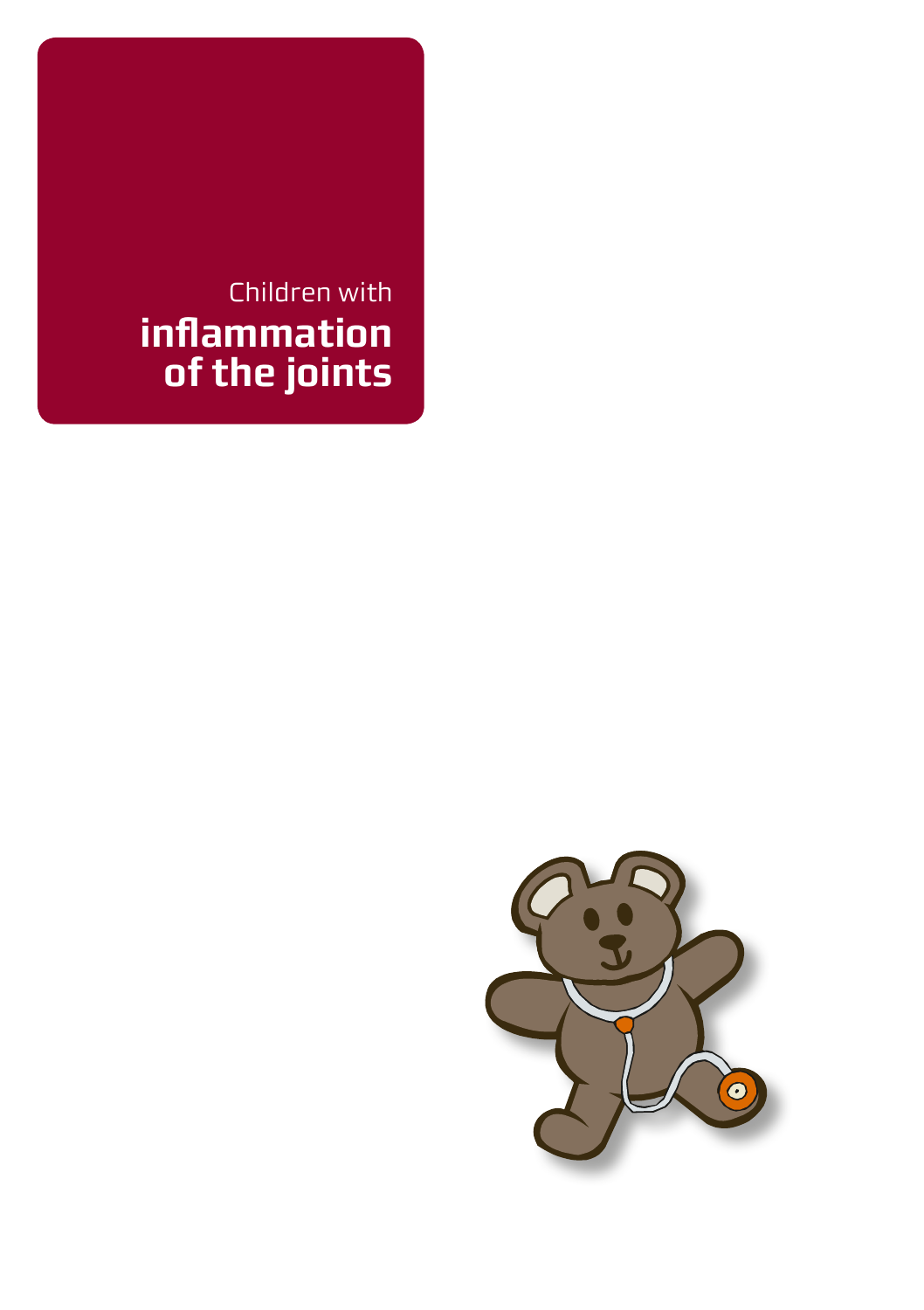### **General information:**

Inflammation of the joints (reactive arthritis) is a condition which shows up as pain and swelling of one or more joints, typically in the hip, knee or ankle.

The cause of reactive arthritis is unknown but is believed to be a reaction of the immune system after an infection.

The condition appears during or immediately after and infection in e.g. the upper respiratory system, urinary tract or gastrointestinal system.

The condition is harmless and may last a few weeks after which the child will recover completely.

#### **How is it contracted?**

The condition is not contagious.

#### **Symptoms:**

Typical symptoms:

- Warm and swollen joints
- Redness and sore joints
- Reduced mobility for example, the child does not want to walk or crawl
- Cries when you change the nappy
- Tiredness, fever and reduced appetite may occur.

#### **Treatment/good advice:**

Treatment of symptoms with painkillers.

It is important to follow the prescribed treatment with painkillers as it not only reduces the pain but also has a beneficial effect on the inflammation (anti-inflammatory effect).

- Let the child decide the level of activity.
- Do not push the child.

#### **When to see a doctor?**

If the child shows one or more of the above symptoms.

#### **Prevention:**

Prevention is not possible.

#### **Childcare:**

The child can return to childcare when it feels well enough to play with other children and is no longer in pain.